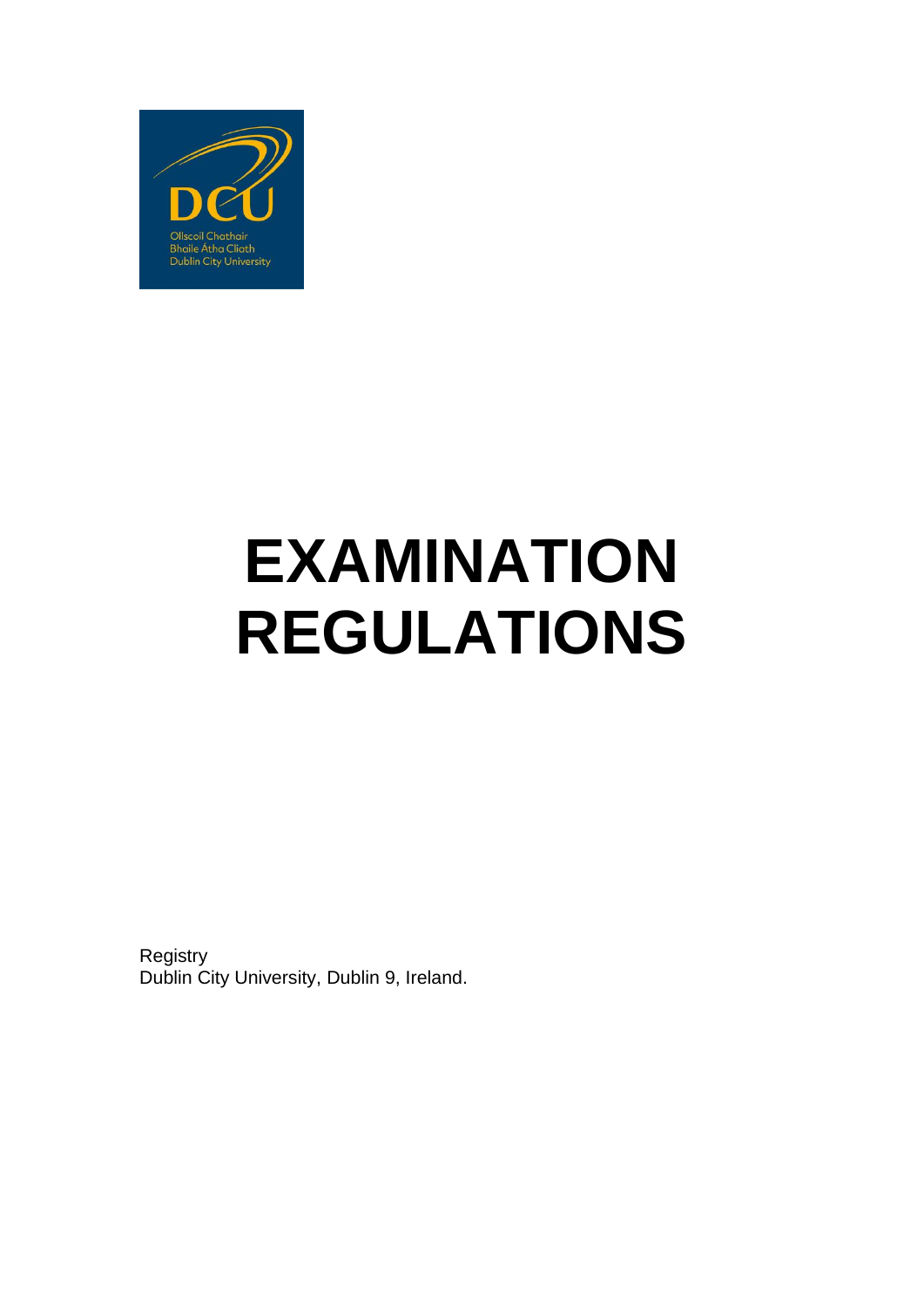# **INTRODUCTION**

This booklet contains the Examination Regulations of the University as approved by the third statutory Academic Council on 11<sup>th</sup> October 1989; it includes, in addition, all amendments approved by Academic Council subsequent to this date and up to October 2021. These Examination Regulations were originally approved for implementation in the academic year 1989/90 and subsequently Appendix 2 was first approved by Academic Council in May 2016 and most recently in June 2021. Appendix 3, the supplemental regulations for online examinations were approved in 2021.

The information given in these regulations is intended as a guide to persons sitting examinations at Dublin City University and shall not be deemed to constitute a contract or the terms thereof between the University and a candidate or any third party, or representations concerning same.

Dublin City University is not responsible and shall not be bound by errors in, or omissions from these regulations; the University reserves the right to revise, amend alter or delete academic regulations at any time by giving such notice as may be determined by Academic Council in relation to such change.

# **PROVISION FOR A FORCE MAJEURE EVENT:**

In the case of a force majeure event, for a defined period of time, the Vice President Academic Affairs/Registrar may replace aspects of Examination Regulations and associated programme regulations with alternative arrangements. The Vice President Academic Affairs/Registrar will then inform Academic Council at the earliest opportunity.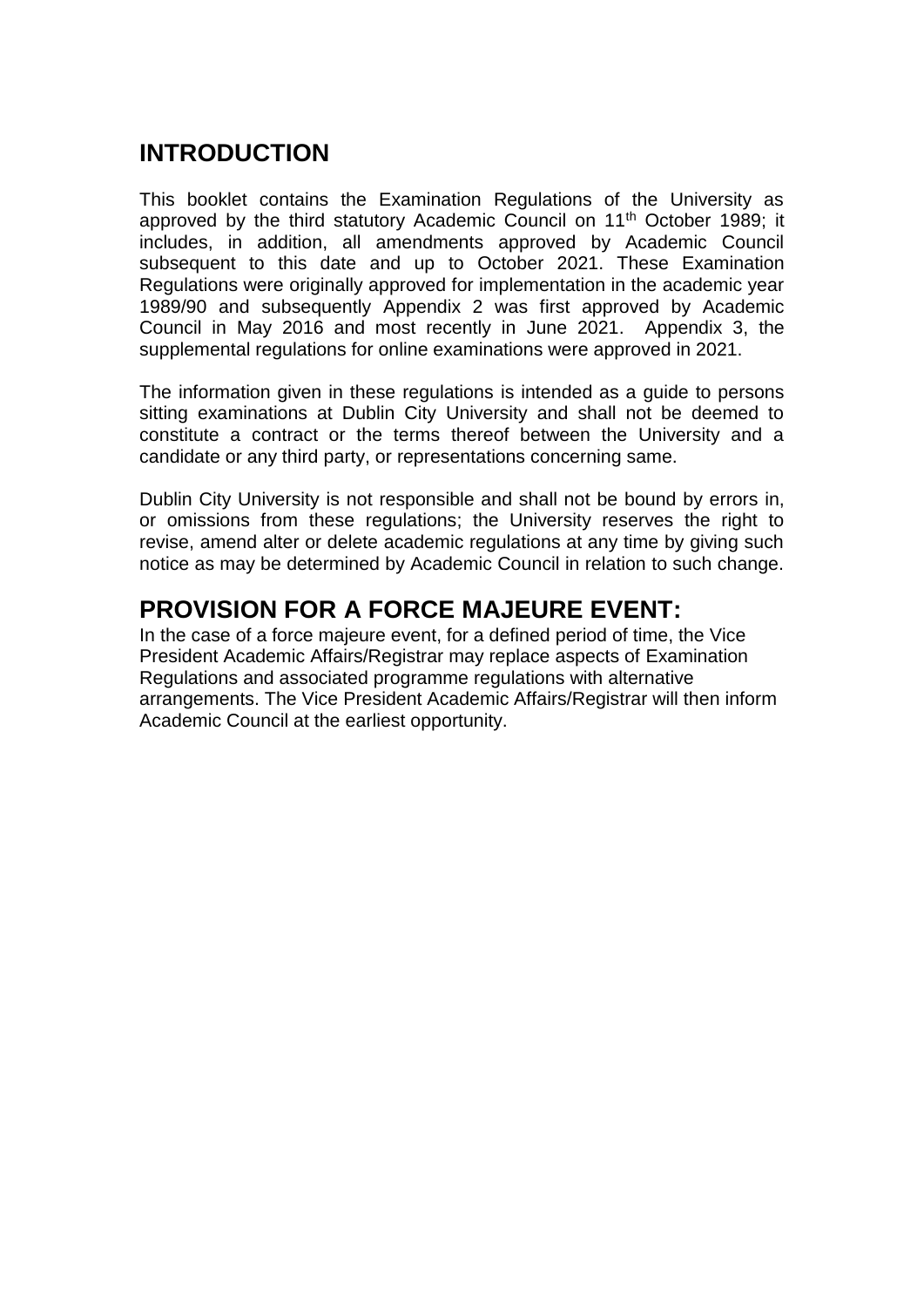# **CONTENTS**

- 1. General Regulations
- 2. Registering for Examinations
- 3. Examination Timetable
- 4. Admission to Examination Hall
- 5. Conduct During Examinations
- 6. Absence from an Examination
- 7. Illness During an Examination
- 8. Extenuating Circumstances
- 9. Provisions for candidates with a Permanent or Temporary Disability
- 10. Breaches of Examination Regulations
- 11. Communication of Examination Results
- 12. Approved Programme of Study Abroad
- 13. INTRA Placement
- 14. Appeals
- 15. Academic Integrity and Plagiarism
- 16. Appendix 1
- 17. Appendix 2
- 18. Appendix 3, Online Examinations Supplemental examination regulations.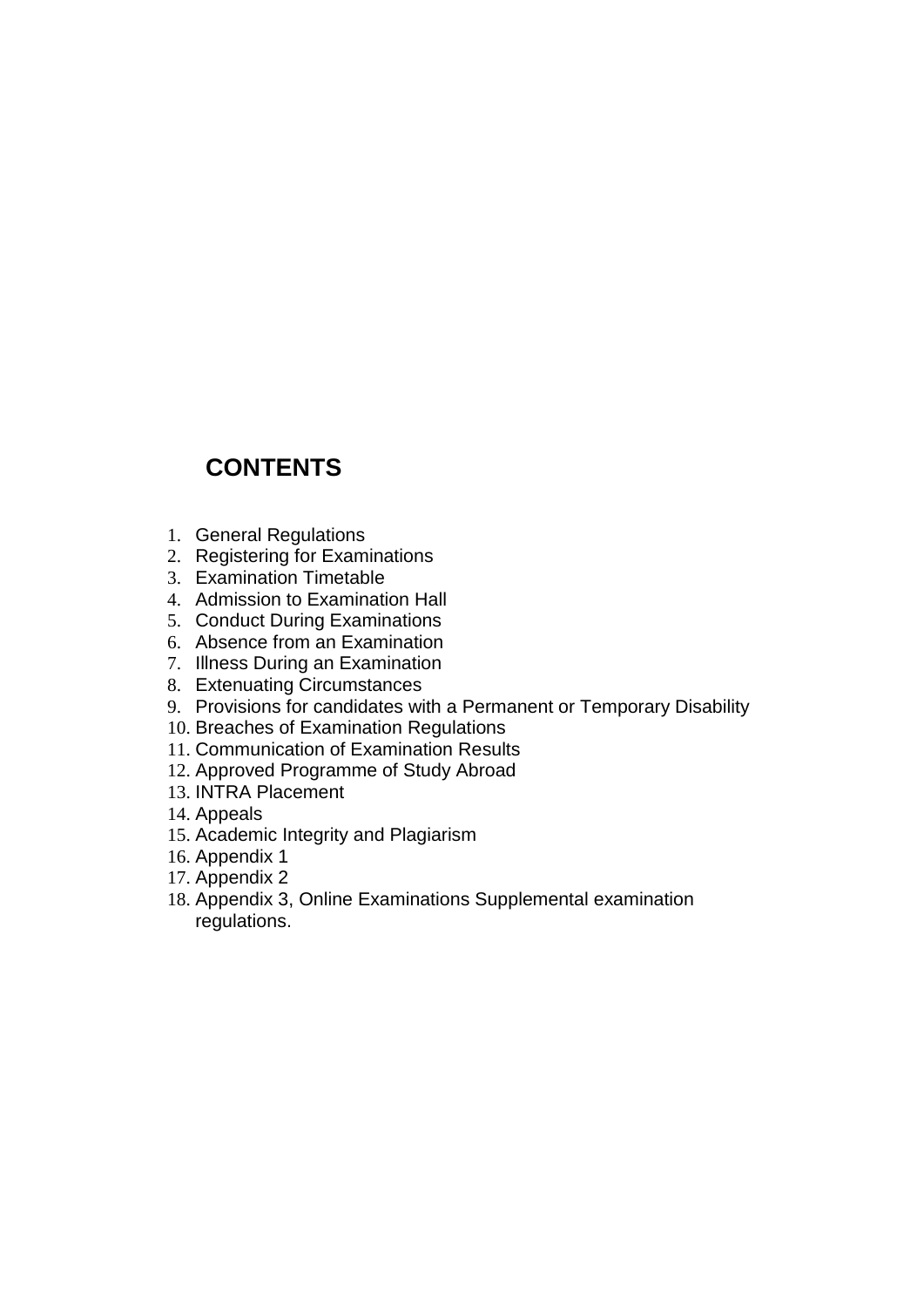# **1. General Regulations**

- 1.1 The award of any certificate, diploma, degree or postgraduate qualification shall be based on a candidate's performance in such examinations or other tests of learning or ability which have been approved by Academic Council for the programme of study and award concerned.
- 1.2 The term "examination" shall refer to the Final Assessment associated with a programme of study (not to continuous assessments occurring during such programmes and not to continuous assessment resits). Its form typically involves a written or oral examination, but may involve other forms such as assessment of laboratory exercises or coursework or project work, examination of dissertations or any such similar activity or academic exercise which may be approved or prescribed by Academic Council in respect of any programme of study.
- 1.3 Only registered students who have satisfactorily attended or otherwise pursued a programme of study approved by Academic Council and who have completed satisfactorily all programme requirements shall be admitted as candidates to the examinations or other tests of attainment.
- 1.4 It is the responsibility of each candidate to ensure that they are familiar with all relevant module and programme regulations and examination requirements. Students are responsible for ascertaining the correct dates, times and deadlines of examinations, continuous assessments and appeals.

#### **2. Registering for Examinations**

- 2.1 All students who are duly registered with the Registry of the University, who are in good financial standing with the University, who are not debarred from examinations for any reason and who fulfil the requirements set out in 1.3 above are automatically registered as candidates for their initial diets of semester examinations each year.
- 2.2 Candidates who are unsuccessful in their initial diets of examinations in any year and who are permitted by the relevant Progression and Awards Board to present for resit examinations in that year are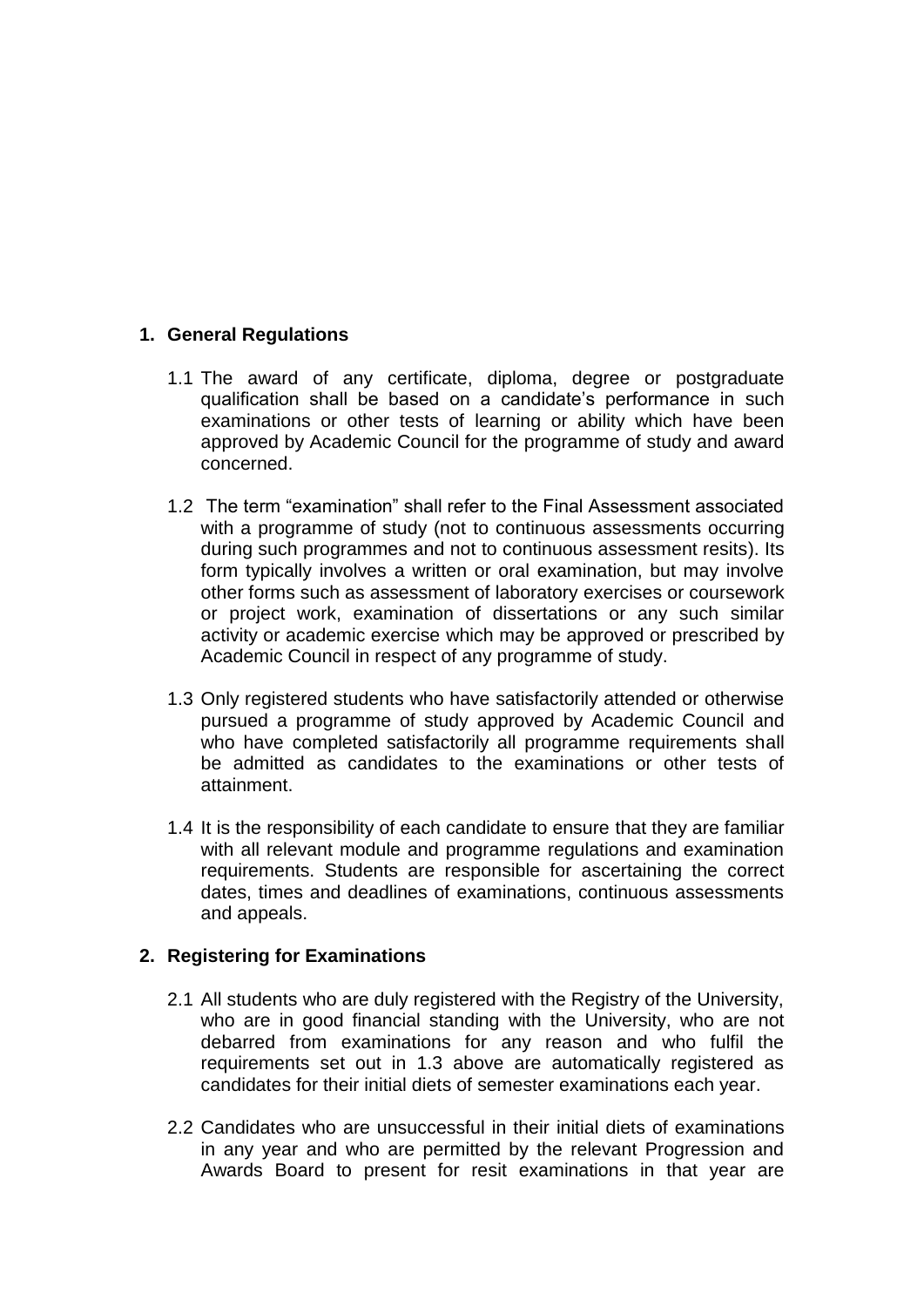required to inform the Registry of their intention to present for the resit examinations and pay the appropriate resit fee.<sup>1</sup> Candidates should normally resit failed modules at the next available opportunity

- 2.3 Information on resit examinations will be made available to candidates through their exam results page and the DCU website. Candidates for resit examinations are required to register and where appropriate, pay the fee by the specified date. A late fee will be charged following this date.
- 2.4The University does not accept any responsibility for the sending or receiving of any communications through the post. It is the formal responsibility of each candidate to ensure that communication details are correct and that he/she is registered, where necessary, for resit examinations.

# **3. Examination Timetable**

- 3.1The Examination Timetable will be displayed via the DCU website. It is the candidate's responsibility to ensure that they are aware of the date, time and location of their examinations. The Examination Timetable will be displayed not less than two weeks prior to the beginning of the the relevant examinations.
- 3.2Each student will be allocated an examination number in advance of each diet of examinations. This will be displayed along with the examination timetable on the DCU Website. Students should take note of this information for the examinations.

#### **4. Admission to Examination Hall**

- 4.1 Each candidate should be present fifteen minutes before the commencement time of an examination but should not enter the Examination Hall until requested to do so by the Invigilator.
- 4.2 No candidate may leave the examination during the first hour or during the last half hour.

# **5. Conduct during Examinations**

 $\overline{a}$ 

5.1 Candidates must have a current student identity card at all examinations. Candidates must leave their identity cards visible on their desks for the purpose of checking, without undue disturbance, after the start of the examination. Candidates failing to produce a current student identity card will be subject to an ID audit check.

<sup>&</sup>lt;sup>1</sup> Information regarding continuous assessment resits is available from the module co-ordinator. Students are not required to register or pay a fee for outstanding continuous assessment resits.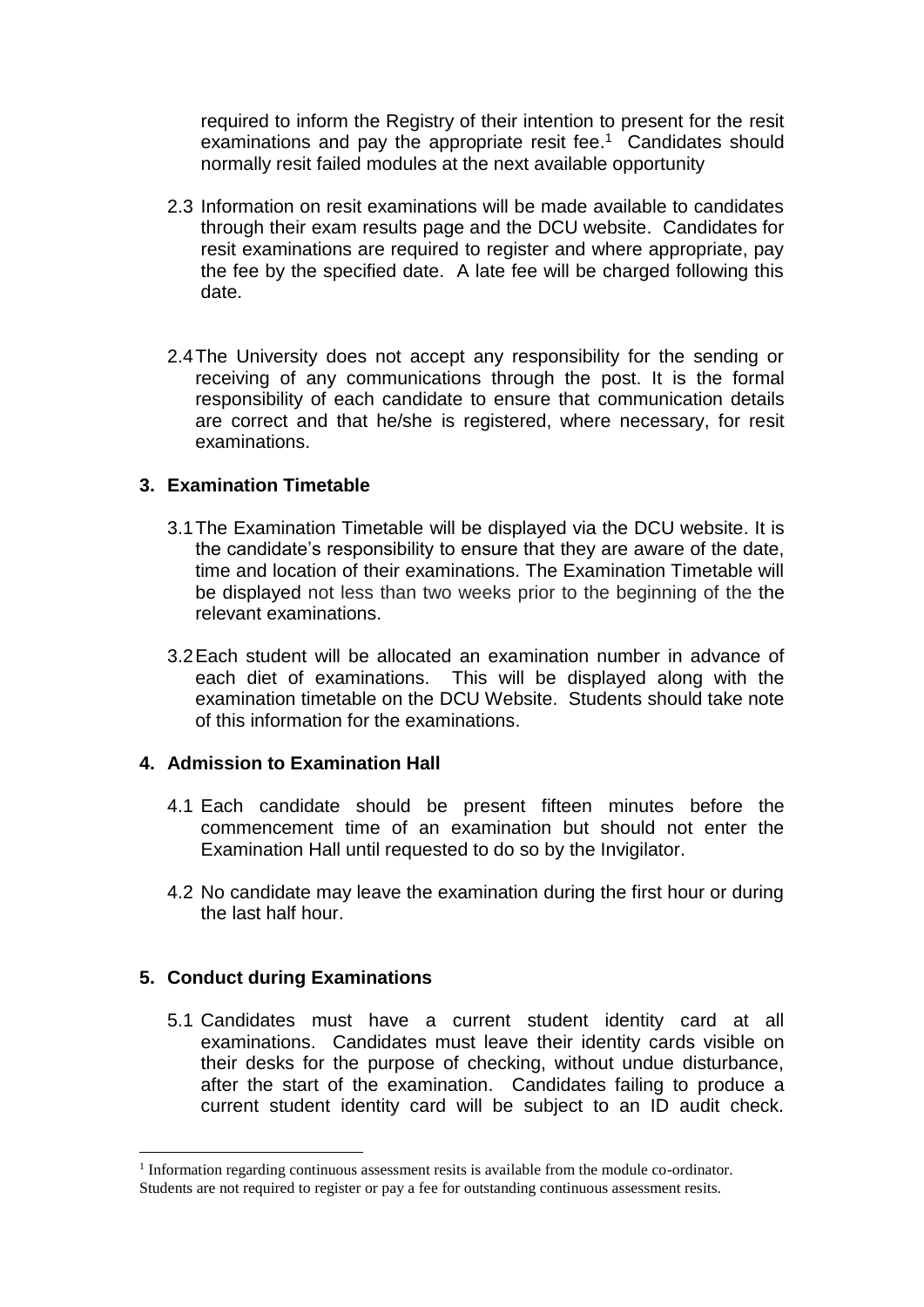Candidates are charged per examination in accordance with the published schedule of charges for this ID audit check.

- 5.2 Impersonation is considered a very serious offence. In cases of impersonation, the impersonator and the impersonated are liable to permanent exclusion from the University.
- 5.3 Smoking is not permitted and smoking breaks are not permitted during the examinations.
- 5.4 No food is permitted in the Examination Hall.
- 5.5 Candidates are not permitted to have any items on their desk, other than items which have been expressly approved for use during the examination. In particular, candidates are not permitted to have a pencil case or equivalent on their desk.
- 5.6 Notes of any kind are strictly forbidden in the examination hall. Writing of any kind on clothing or any part of the body may be considered to be unauthorised material.
- 5.7 Candidates shall not bring into the examination hall, or have in their possession or under their control or within their reach, whilst they are taking the examination:
	- Any electronic device, including smart watches and electronic dictionaries, with the exception of a mobile phone or a standard scientific calculator.
	- Clothing should not be used to conceal forbidden devices or materials.
- 5.8 Should a candidate bring their mobile phone into the Examination Hall it must be switched off at all times and placed under the desk for the duration of the examination. If a mobile phone is found powered on or it emits a sound, the phone will be confiscated for the remainder of the examination and the student will be subject to the disciplinary process. The use or attempted use of a mobile phone (or any other electronic device) is strictly prohibited and is a serious breach of the examination regulations.
- 5.9 Personal standard scientific calculators may be used except in circumstances where their use is expressly forbidden. Programmable or text storing calculators are not permitted. Candidates are required to record on their answer booklet the make and model of calculator used. It is the responsibility of each candidate to ensure that their calculator is in working order.
- 5.10Each candidate will be assigned a designated seat number in advance of the examination. Candidates should sit at this specified seat, or an alternative at the request of the Invigilator. Seat numbers will be displayed on the student examination timetable and at the Examination Hall entrance.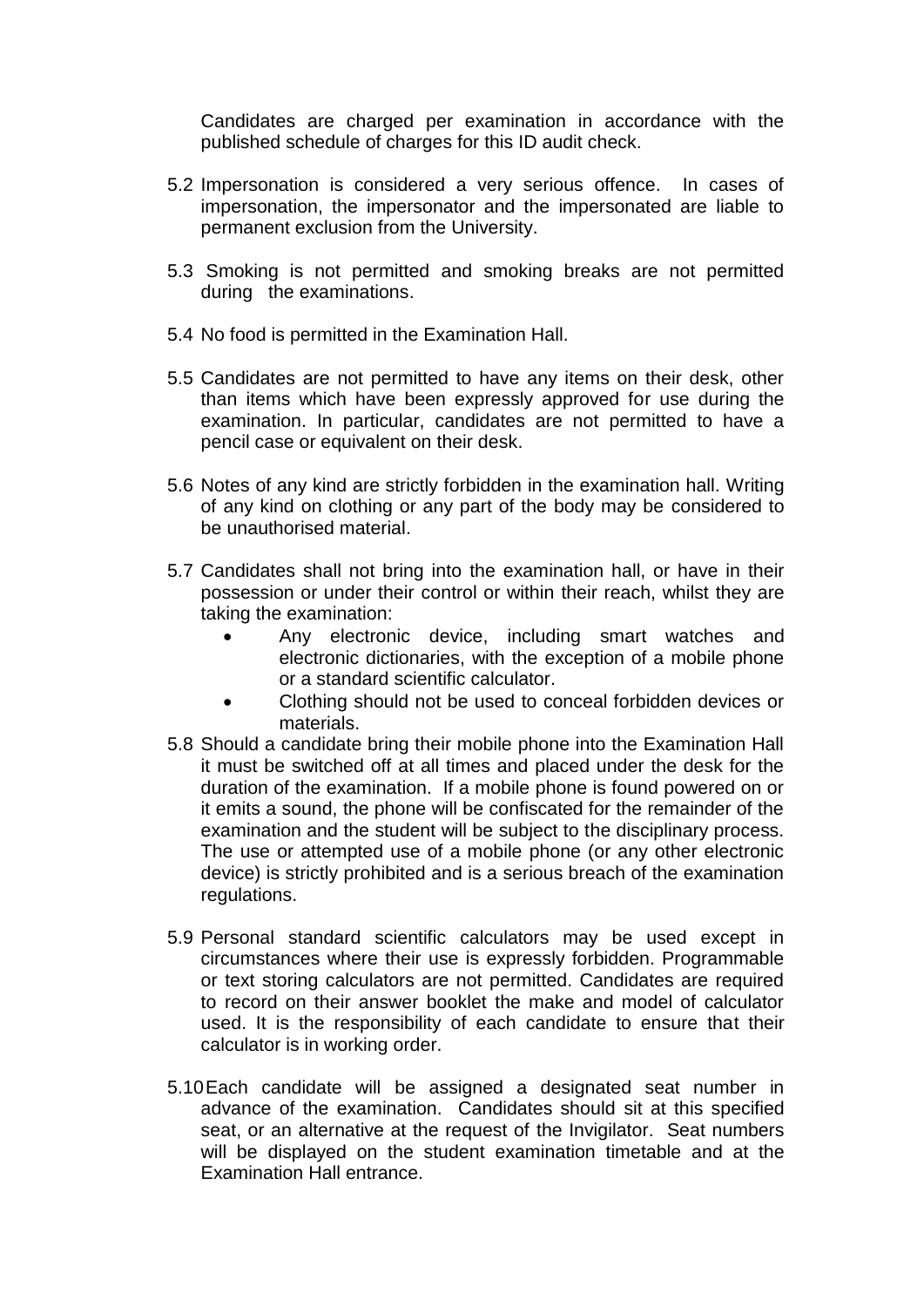- 5.11Candidates must not turn over the examination paper on the desk until requested to do so by the Invigilator.
- 5.12The Invigilator will advise all candidates how to complete the cover sheet of the answer book. Candidates are requested to read the instructions on the cover sheet of the examination paper before starting work. Candidates must ensure they receive the correct exam paper. It is the candidate's responsibility to complete the front of the answer book, including the examination number and ensure any flaps are properly sealed.
- 5.13Candidates may not use dictionaries and other reference books or notes unless expressly approved by Academic Council through the relevant Programme Board. A list of such approved texts will be advised in advance by examiners. Reference materials listed in Appendix one will be supplied. These are the property of the University and, under no circumstances should they be removed from the examination hall. Candidates found in possession of these reference materials outside the examination hall will be deemed to be in breach of the Examination Regulations. Candidates may not bring their own reference materials into the examination hall unless specifically approved by the examiner in advance and noted on the front of the exam paper.
- 5.14It is the responsibility of each candidate to ensure that he/she has an adequate supply of pens, pencils, ink, etc., required for an examination. The borrowing of such materials will not be permitted during an examination. Candidates may not bring blank paper into the examination hall. All paper will be supplied by the Invigilators
- 5.15 If, after reading the question paper, a candidate should wish to withdraw from the examination, he/she will not be allowed to do so until one hour after the start of examination.
- 5.16 Candidates wishing to leave the Examination Hall temporarily may not do so unless accompanied by an Invigilator. Candidates may have to wait until an invigilator is available. If a Candidate requests to visit the toilet, they may be requested to demonstrate to the Invigilator that no unauthorised items are in their possession. In any event, no person may enter or leave the Examination Hall without the Invigilator's permission. Candidates would not normally leave the hall temporarily within the first twenty minutes of an examination and no candidate may leave within the last thirty minutes of the examination period.
- 5.17 A candidate must not, on any pretext whatsoever speak to or have any communication with any other candidate; such communications will be regarded as a breach of the Examination Regulations. If a candidate needs to ask a question or obtain an extra answer booklet, they should raise their hand and one of the Invigilators will attend to them.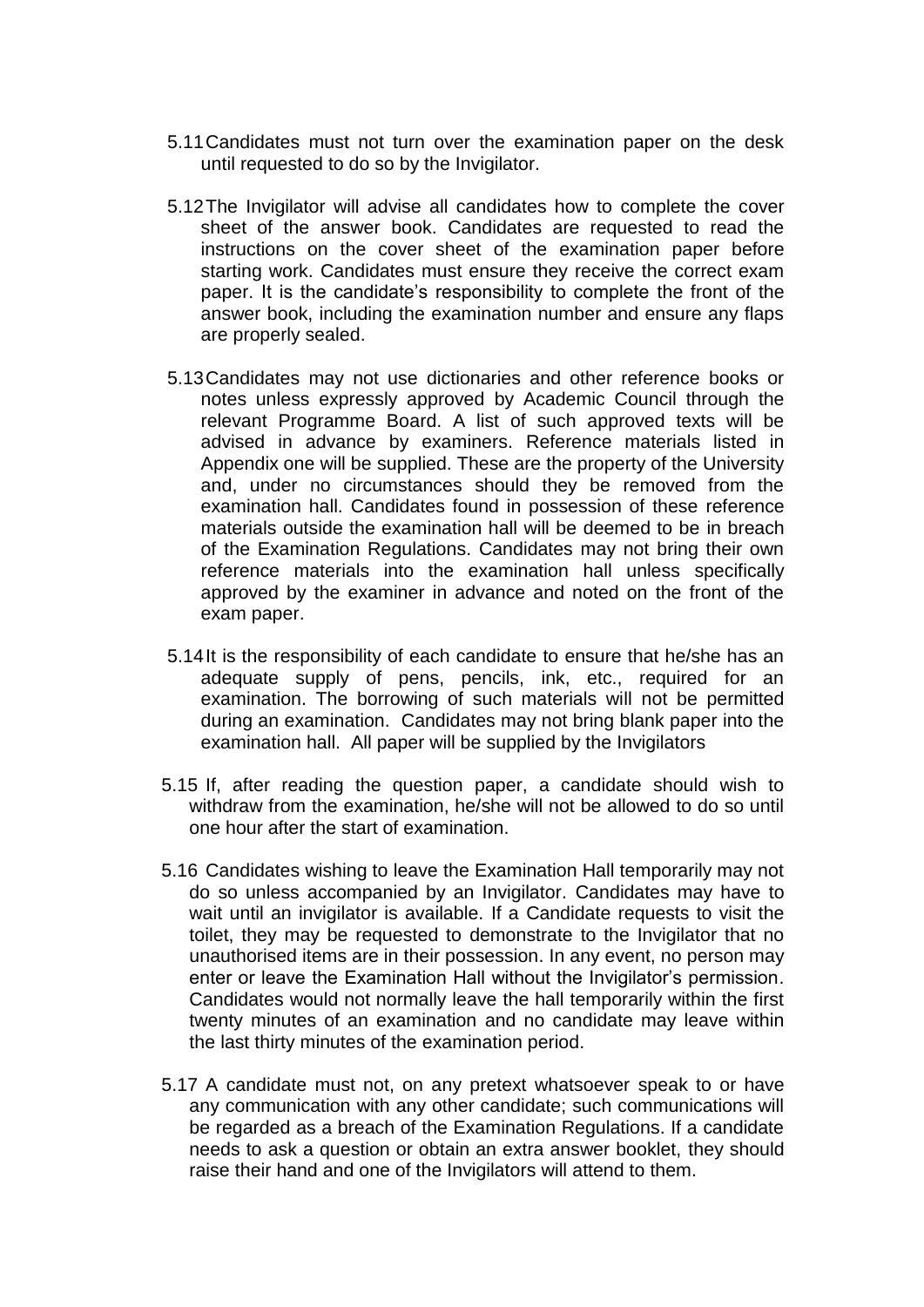- 5.18 At the end of the examination, each candidate must remain in their place until the Invigilator has collected their answer book(s), the answer books have been checked, and the Invigilator has announced that candidates may leave the Examination Hall. It is the responsibility of each candidate to ensure that their complete answer booklet(s) are handed to the Invigilator. No pages are permitted to be removed. It is also the responsibility of the candidate to ensure that their exam paper has been handed up where instructions on the exam paper state as such.
- 5.19 Invigilators are required to implement the examination regulations and candidates must comply with an invigilator's directions at all times.

#### **6. Absence from an Examination**

6.1 If a candidate is absent from the examination due to extenuating circumstances, a detailed explanation via the relevant form must be submitted to the Registry in accordance with the dates on the form, together with relevant time specific supporting documentation. Details of all such absences shall be reported to the Chairperson of the Programme Board and subsequently in summary format to the relevant Progression and Award Board by the Registry.

#### **7. Illness During an Examination**

7.1 A distressed or ill candidate may be permitted to leave the Examination Hall temporarily during an Examination, accompanied by an Invigilator, and subsequently return to complete the examination, provided the continuity and quality of supervision is not affected. The Senior Invigilator may, following consultation with the Registry, and the Internal Examiner if deemed necessary, give a time extension to such candidate at the end of the examination equal to the period of absence, or arrange for such a candidate to complete the examination in a separate room under separate supervision.

#### **8. Extenuating Circumstances**

8.1 In respect of their performance in any examination or part of an examination (including deferred examinations) or assessment, each candidate shall bring any extenuating circumstances which may have affected their performance to the attention of Examinations Office in the Registry. Extenuating circumstances will be treated in the strictest confidence. Information about these circumstances will be disclosed to the Chairperson of the Programme Board and where absolutely necessary to other examiners. The Extenuating Circumstances form (R30) must be submitted to the Examinations Office in accordance with the dates on the form prior to the relevant Progression and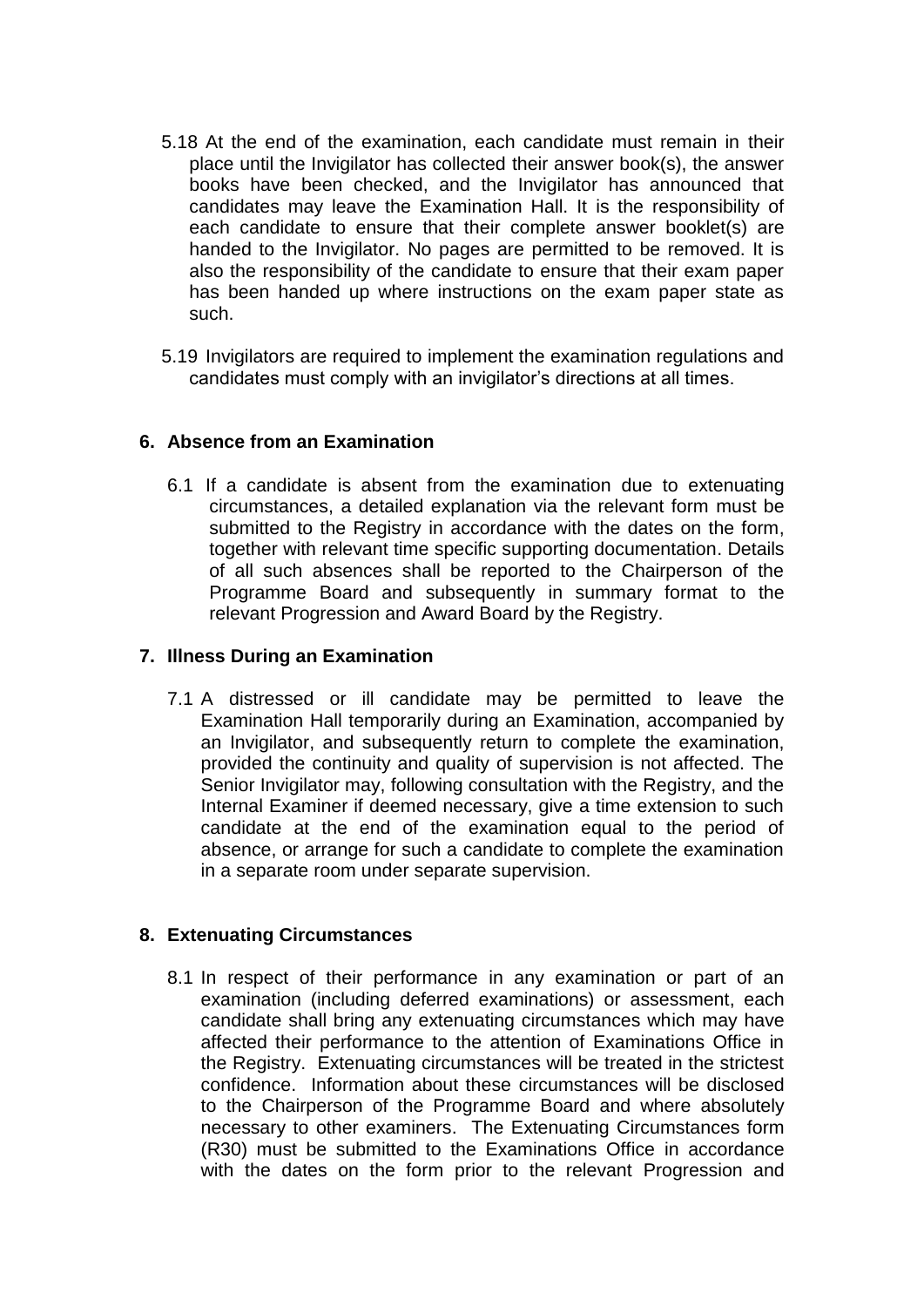Awards Board Meeting. That Office shall inform the Progression and Awards Board which shall consider them in arriving at a decision on that candidate. Candidates should note that failure to notify the Board of extenuating circumstances which could have been brought to their attention prior to the Board reaching its decision may prejudice any subsequent appeal.

#### **9. Provisions for Candidates with a Permanent or Temporary Disability**

- 9.1 The Examinations Office in conjunction with the Disability Office offers facilities for students during examinations. Candidates who have a disability and may require additional services during their examinations should register with the Disability Service at the beginning of the Academic Session.
- 9.2 Candidates who have a temporary disability at exam time should contact the Registry Office directly, if possible, at least seven days before their examinations commence. A candidates request for additional provisions must be supported by a medical certificate. The Registry will endeavour to provide reasonable accommodations as far as practically possible.

# **10.Breaches of Examination Regulations**

- 10.1A candidate who is found to have unauthorised materials in their possession in the Examination Hall shall be deemed to be in breach of the Examination Regulations. Any written or printed materials not written on official answer books, including material written on the candidate's person, or electronic devices containing text, shall be considered to be unauthorised materials.
- 10.2The unauthorised materials, together with the candidate's student identity card, shall be removed and retained by the Invigilators who shall make a written report to the Registry. The candidate may also be requested to attend Registry to discuss the contents of this report. The Registry will then report the matter to the Disciplinary Committee. The candidate shall be allowed to complete the examination.
- 10.3The same procedure will be followed where a candidate or candidates is/are considered by the Invigilator to have copied or to have attempted to copy any material from each other.
- 10.4Each candidate alleged to be in breach of the Examination Regulations shall be referred to the Disciplinary Committee in advance of the relevant Progression and Award Board meeting and a report from the Disciplinary Committee shall be placed before the Board. The report shall include the decision of the Disciplinary Committee which shall be implemented in full by the Progression and Awards Board.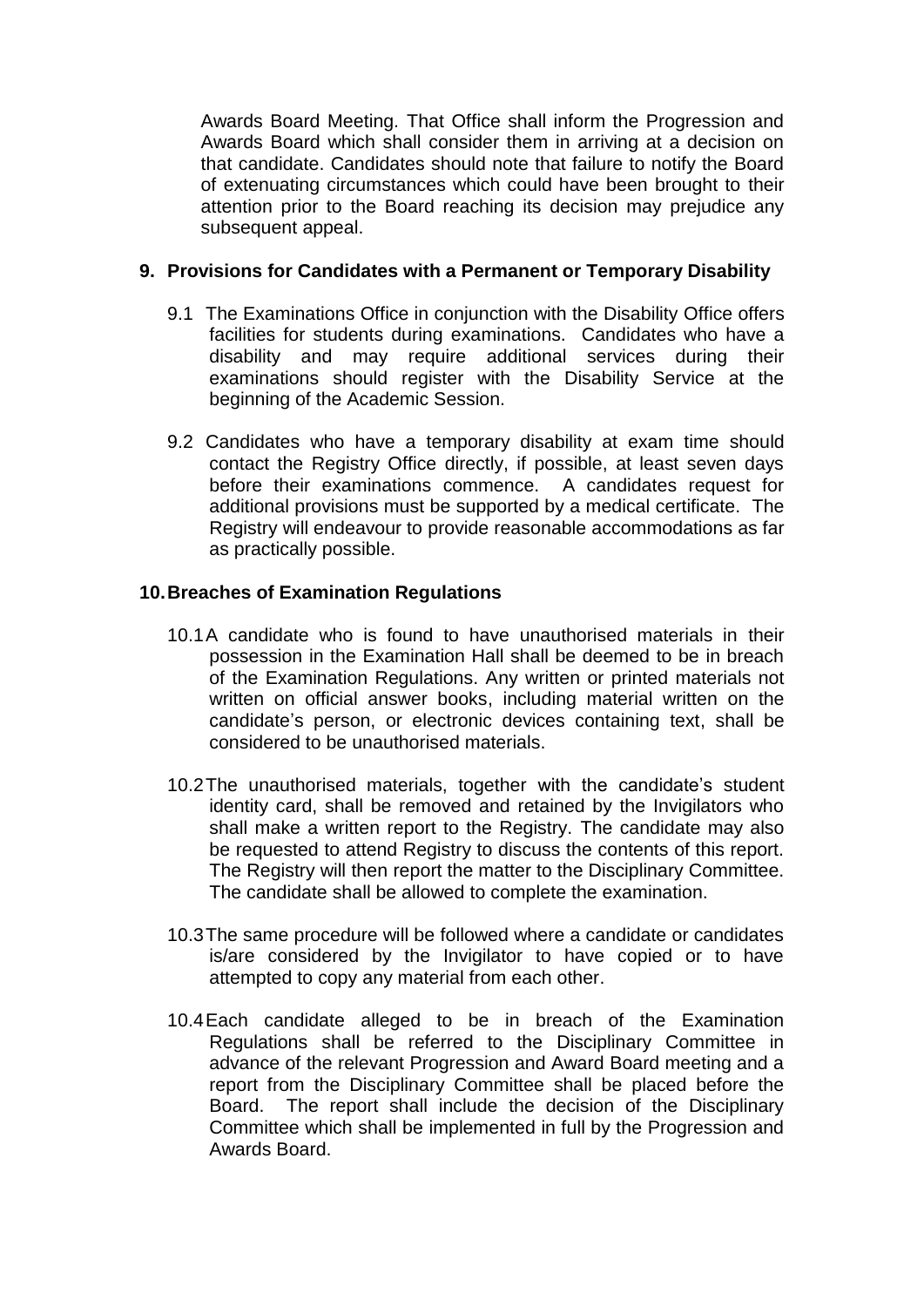- 10.5In the event that it is impossible to arrange a meeting of the Disciplinary Committee before the Progression and Award Board meeting, the candidate's result shall be withheld until a Disciplinary Committee meeting has heard the case and made its decision.
- 10.6A candidate found to be in breach of Examination Regulations may have all written examinations of that diet declared void. Such candidates may not be permitted to present for that diet of examinations until one year has elapsed.
- 10.7Any candidate disqualified because of infringement of Examination Regulations might not subsequently be eligible for consideration for an award with Honours, particular Honours classification, credit or distinction.
- 10.8Other forms of assessment undertaken in that academic year may also be declared void if this is considered appropriate or necessary.
- 10.9In addition to this/these recommendation(s) to the Progression and Award Board, the Disciplinary Committee may, at its discretion, impose other sanctions.

#### **11. Communication of Examination Results**

- 11.1All examination results shall be subject to final confirmation by Academic Council.
- 11.2Results are formally communicated to students, after the relevant meetings of the Progression and Awards Board, as indicated in the annual Academic Calendar. Students will be advised individually of their results online following each diet of examinations through the DCU website; the date of online publication will be regarded as the official date for promulgation of results. After final approval of both semester examination results by Academic Council, students will be provided with an individual statement of results.
- 11.3Results will not be made available to students who have examination ID audits outstanding.
- 11.4Following the online publication of results, students who have passed and are in good financial standing, may obtain their ranked place within their qualification on request from Registry.
- 11.5No member of staff other than academic staff or authorised staff in the Registry may disclose details of results to candidates.

11.6Examiners, or their nominee will be present during two days designated by Academic Council, in the week following the promulgation of examination results to meet students to discuss their results and permit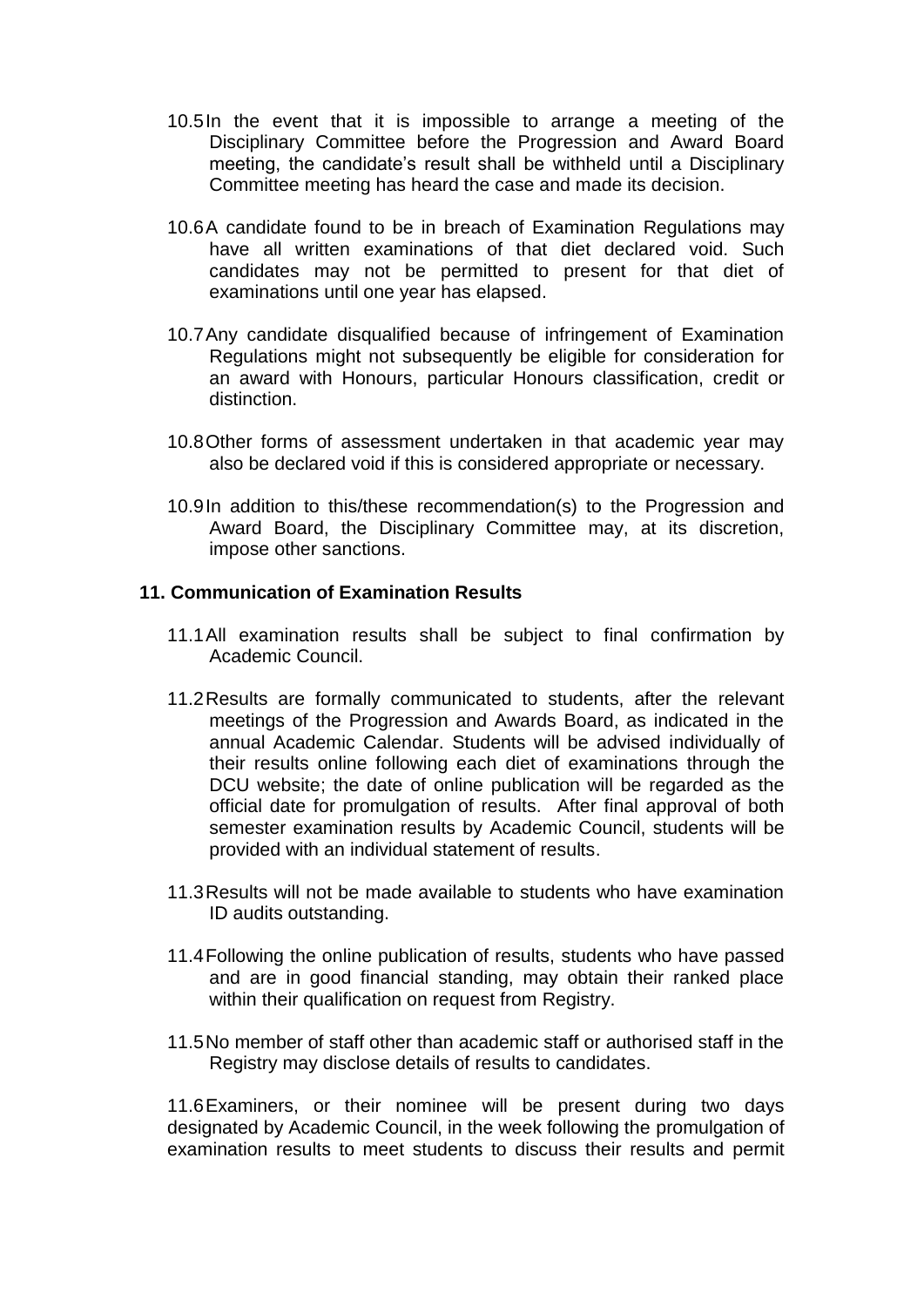students to view their scripts. This meeting will not prejudice students rights under Freedom of Information legislation.

# **12. Approved Programme of Study Abroad**

#### 12.1 *Definition:*

 A programme of study at an approved university abroad constitutes an equivalent period of study at DCU on some of the University's degree programmes. The duration of such a programme of study will normally be the same as the academic year of the host university in question.

#### 12.2 *Eligibility:*

Each candidate who has satisfied all the Academic and Examination requirements prior to the programme of study abroad will be eligible for that programme of study abroad.

#### 12.3 *Examination Procedures:*

- a) Each candidate will be assessed in a range of modules, as approved by Academic Council, according to the normal examination procedures operating in the host University. Marks will be communicated through the appropriate university liaison tutor in the University, for consideration by the Progression and Award Board. Each candidate who fails the Approved Programme of Study will be required to sit Resit Examinations in the modules concerned.
- b) In view of different timings of the academic year in different countries, the following procedure will apply:
	- i. Where the results are available in time for the normal Summer Progression and Awards Board, they will be considered by that Board.
	- ii. Where results are not available in June the results of candidates who have passed will be ratified by the normal Autumn Progression and Award Board.
	- iii. Candidates who fail elements of the programme of study will be required by the Progression and Award Board to complete such assessment as is deemed appropriate.
	- iv. Each candidate whose approved programme of study includes a work placement will be exempted from certain assessed elements of University study, in accordance with the procedures agreed between this University and the host University.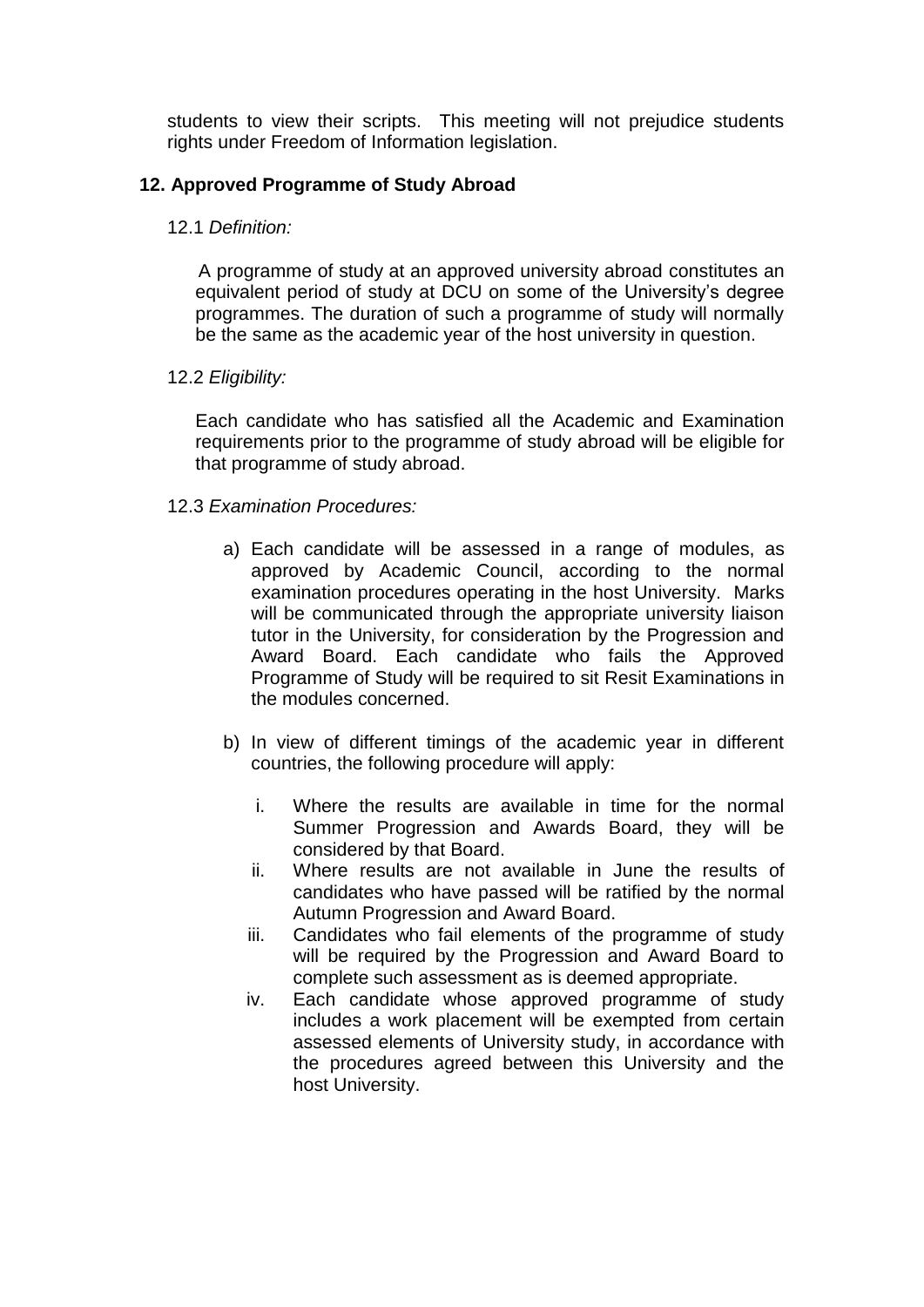# **13. INTRA Placement**

#### *13.1Definition*

Integrated Training (INTRA) is an element of some of the University's educational programmes. Integrated Training may be defined as the integration of academic study and classroom theory with practical and realistic work experience under which students develop an understanding of the professional and practical world of industry and commercial enterprises and a concomitant growth in confidence, maturity and human relation skills.

#### *13.2 Duration*

INTRA will normally take place during the third academic year of each programme. The specific arrangements for each degree will be as approved by Academic Council.

#### *13.3 Eligibility*

All students who have passed their second year final examinations and who are deemed to have progressed satisfactorily in their third year (as considered by the relevant Programme Board) are eligible for INTRA placement.

#### *13.4Examination Procedures*

The schedule for University examinations and the issuing of results will be indicated in the annual Academic Calendar. Candidates who fail modules will be entitled to resit those modules at the Autumn resit examinations unless otherwise stated by the Progression and Award Board. Candidates should normally resit/repeat failed modules at the next available opportunity

#### *13.5 Implementation of INTRA Regulations*

- a) The above regulations are to be adhered to and all students will be required to complete their prescribed period of INTRA placement unless there are strong documented extenuating circumstances:
- b) Students required to resist examinations under paragraph 13.4 above will not be entitled to request additional study leave from the company but they will be subject to an accruement of normal holiday entitlement, which they may allocate to study and examinations.
- 13.6The only decisions which can be taken in regard to INTRA placement are 'Pass or 'Fail'. These decisions are the responsibility of the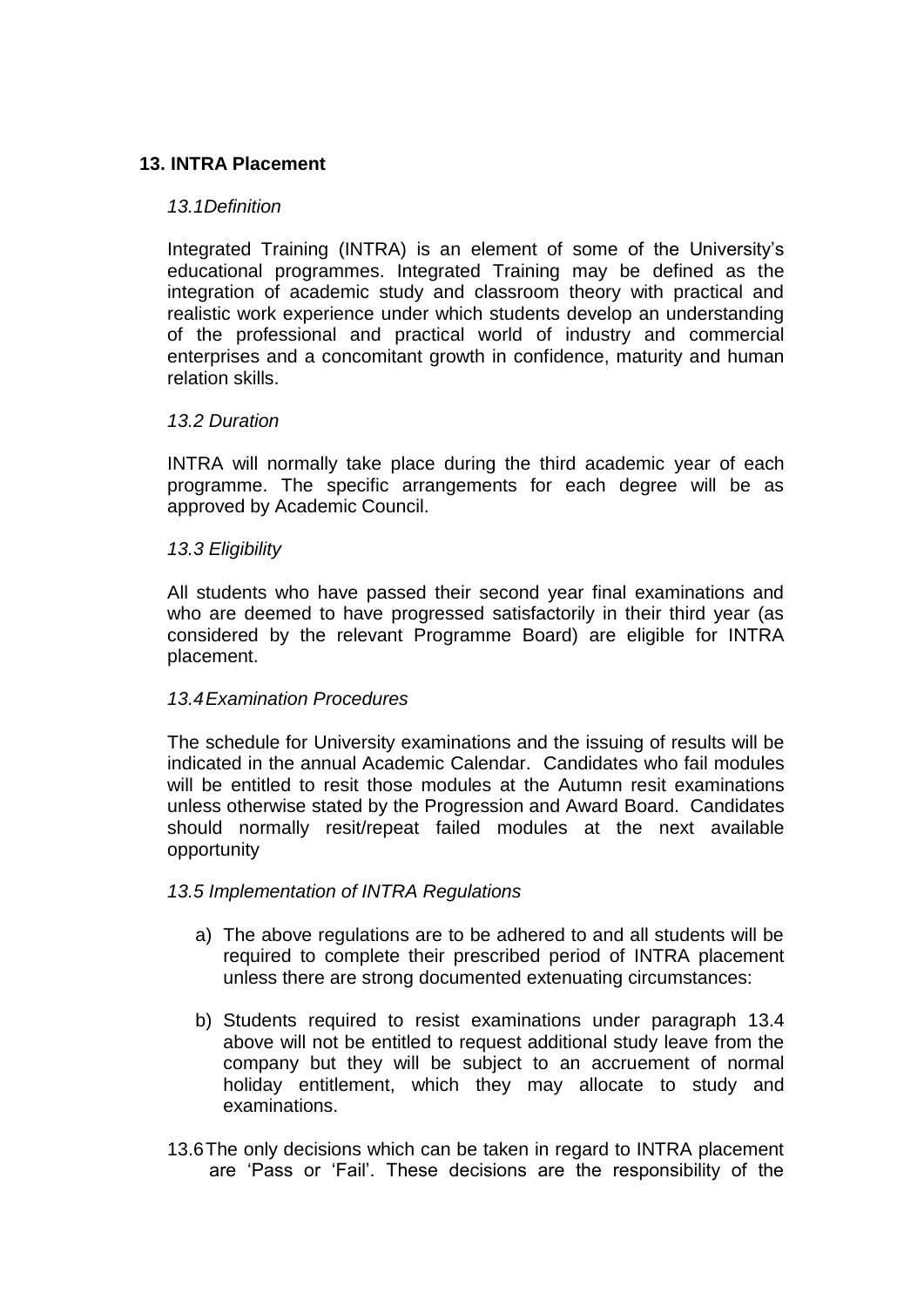Progression and Award Board. Due to the timing of the end of INTRA placement in relation to the dates of Progression and Award Board, the decision to award a 'Pass' for INTRA can be taken by the Programme Board provided that their decisions are endorsed by Academic Council. A decision to 'Fail' a student for INTRA must be taken by a Progression and Award Board. In case of University examinations such a decision must be confirmed by Academic Council.

13.7The criteria with regard to each programme for passing or failing INTRA placements shall be contained in the relevant module descriptor.

#### **14. Appeals**

14.1Regulations and procedures governing appeals are dealt with in the document "Examination Appeals Procedure (P-31)" published on the Office of the Vice-President for Academic Affairs (Registrar) website.

#### **15. Academic Integrity and Plagiarism**

15.1The University regulations on Academic Integrity and Plagiarism are governed by the separate DCU Academic Integrity and Plagiarism Policy published on the OVPAA website.

Date of Publication: October 2021 – Seventeenth Edition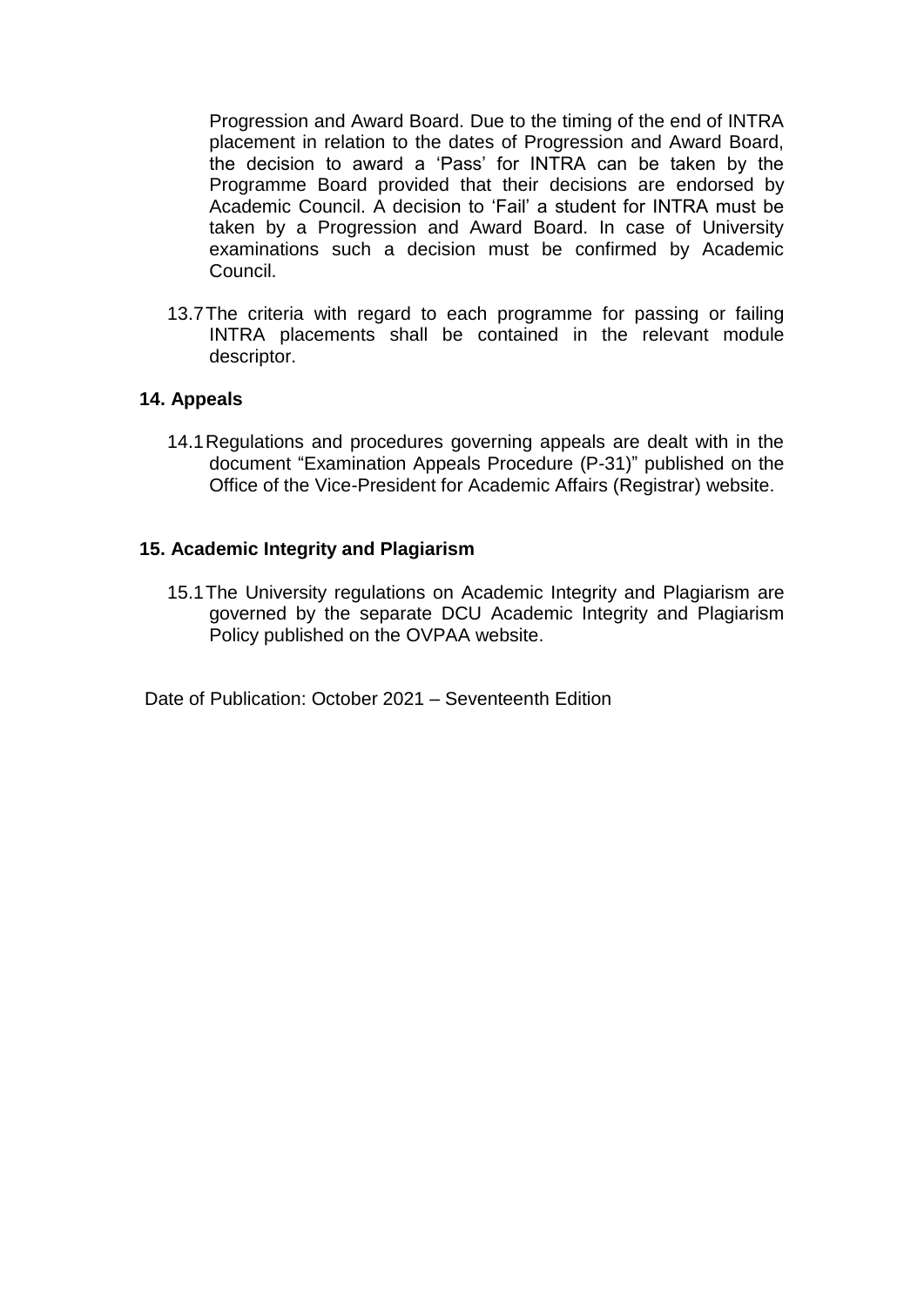# 16. **Appendix 1:**

List of approved Reference material which will be provided by the University.

- Mathematical and Statistical tables
- Actuarial Tables
- The Bible
- Steam/ Thermodynamic Tables
- Physical Data tables
- Java Syntax
- Dictionaries (For exchange and occasional students only)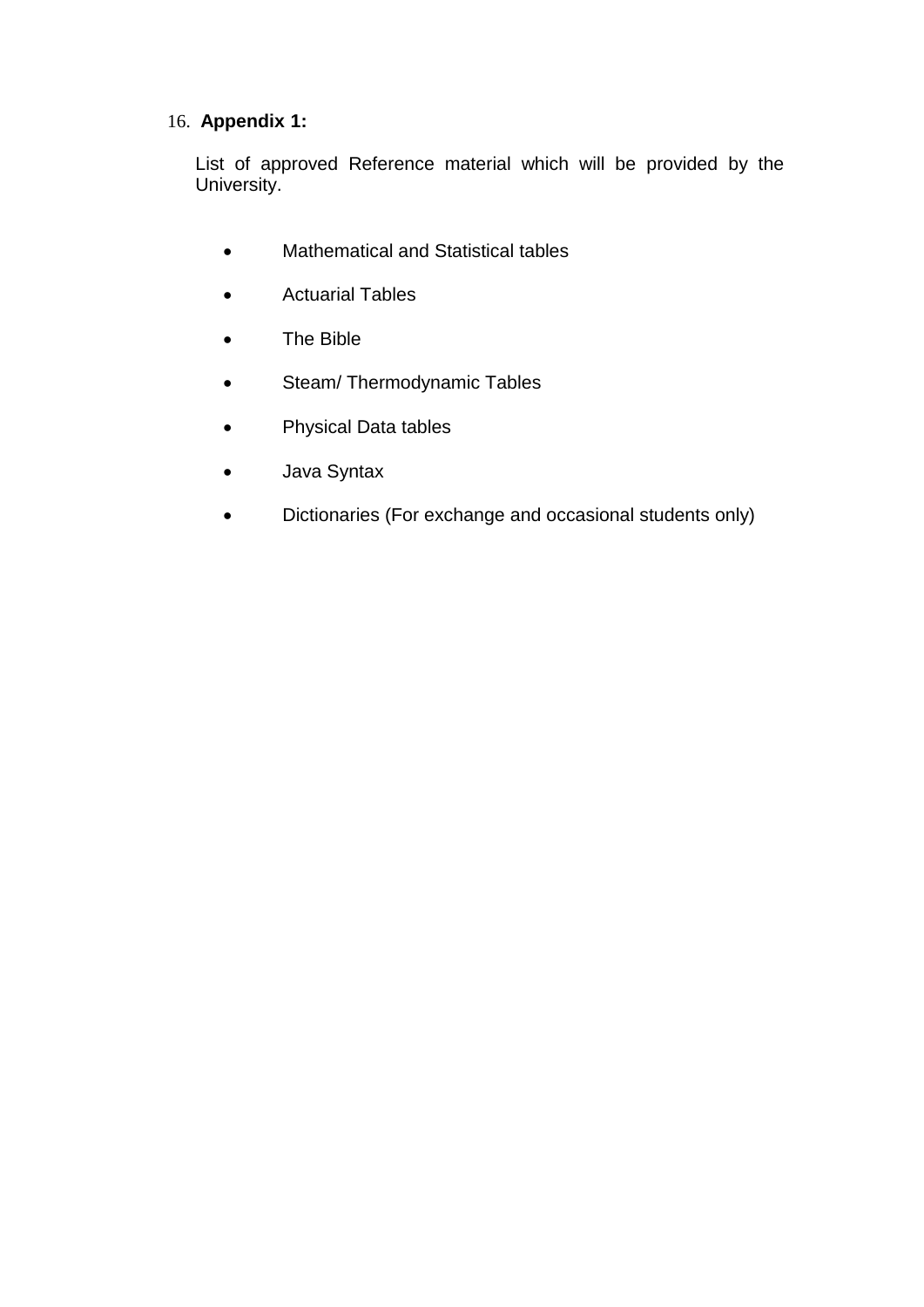# **17. Appendix 2**

## **Dublin City University Examination Timetabling Principles**

The examination timetable will be drafted using the following principles:

- Examinations may be scheduled on any DCU campus.
- Where it is necessary to conduct an examination in more than one venue, this examination will not normally be scheduled across more than one campus.
- No student will have more than two examinations scheduled in any one day and where possible, these examinations will be scheduled on one campus. Furthermore, a student will not be expected to take any more than five hours of examination in any one day\*.
- Examinations for a programme of study may be scheduled on any day within the examination period specified in the academic calendar.

# **Approved by Academic Council**

**6 th June 2021**

\* Excepting students with examination accommodations requiring additional time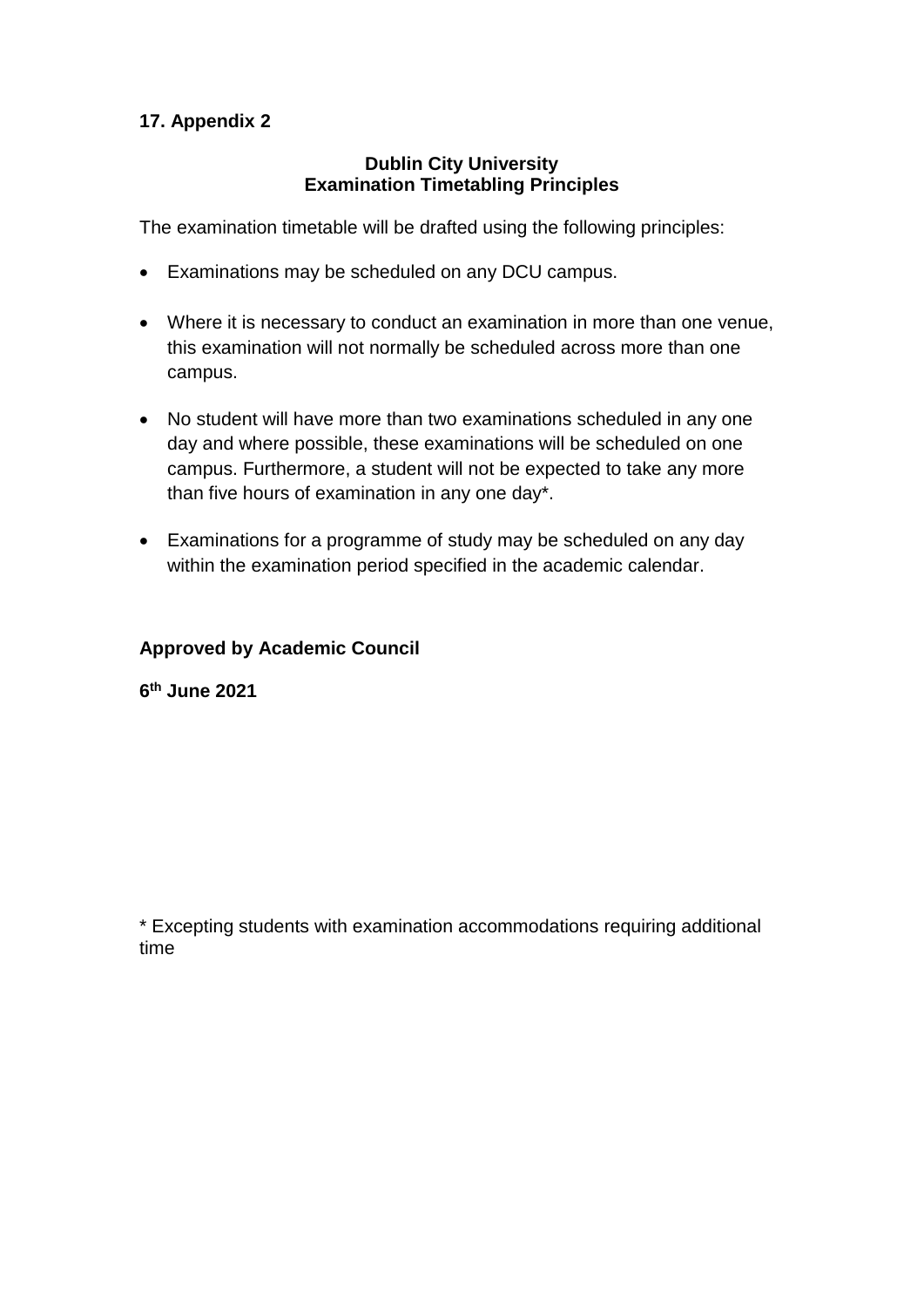# **18. Appendix 3**

# **DCU Online Examinations Supplemental Regulations**

This document is an addendum to the University **Examination Regulations to reflect** the online nature of some DCU examinations. Students are expected to adhere to the highest standards of integrity and honesty when taking DCU examinations irrespective of the format of such examinations.

#### **1. In Advance of Online Examinations**

1.1 A timetable for online examinations will be published via the Student Apps page. It is the candidate's responsibility to ensure that they are aware of the dates and times of their examinations.

1.2 Candidates are reminded to familiarise themselves with the DCU [Examination](https://www.dcu.ie/sites/default/files/inline-files/examination_regulations_2019-20_fm.pdf)  [Regulations](https://www.dcu.ie/sites/default/files/inline-files/examination_regulations_2019-20_fm.pdf) and DCU [Academic Integrity and Plagiarism](https://www.dcu.ie/sites/default/files/policy/1_-_integrity_and_plagiarism_policy_ovpaa-v4.pdf) Policy.

1.3 It is the responsibility of the candidate to ensure that the technology they are using for their online examination is fit for purpose and that all approved software has been downloaded in advance of their scheduled examinations. Each candidate should log in to the examination platform in advance of their examination to ensure that they have the required access and to familiarise themselves with the technical guidelines and requirements for their examination.

#### **2. Conduct During Examinations**

2.1 Prior to the beginning of an online examination, candidates should close down all programmes other than those expressly approved for the examination.

2.2 Candidates should keep their DCU student email account open for the duration of the examination, as the university may use this to notify students of any updates regarding the examination. This email account should not be used for any other purpose other than described above and in 2.6 below.

2.3 Candidates should read the instructions on the cover sheet of the examination paper before starting the exam.

2.4 Candidates are not permitted to use or access any items or materials, online or otherwise except items which have been expressly approved for use during the examination by the relevant module co-ordinator. A list of such approved texts will be advised in advance by examiners and noted on the cover sheet of the examinations. Reference materials such as log tables etc. will be supplied for you alongside your exam paper.

2.5 All candidates will be required to confirm on the examination platform that what they are submitting as part of the examination is their own work; or where the work of others has been used it must be cited and acknowledged.

2.6 Candidates must not, on any pretext whatsoever speak to or have any communication with any other candidate or another person; such communications will be regarded as a breach of the [Examination Regulations.](https://www.dcu.ie/sites/default/files/inline-files/examination_regulations_2019-20_fm.pdf) If a candidate needs to ask a question regarding the examination they should contact either their examiner via email or the DCU Examination Support Centre.